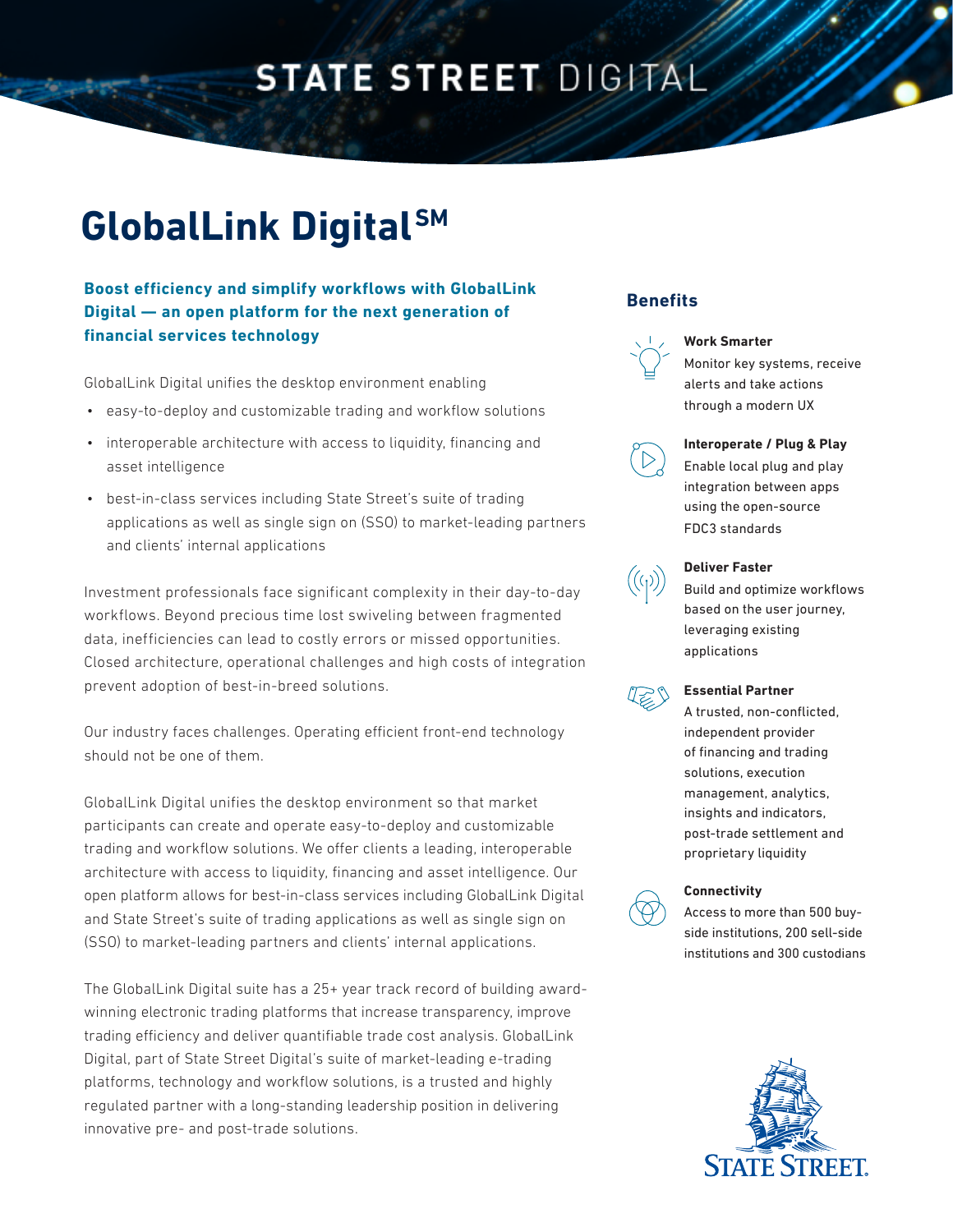#### **Product Overview**

GlobalLink Digital enables low-code and no-code interoperability across the platform, State Street's suite of trading applications, trusted third-party applications and proprietary applications via SSO architecture.

Desktop interoperability means various applications from different providers can be securely integrated to enable a unified custom workflow that eliminates the need for repetitive operations. This empowers investment professionals to make faster, moreinformed decisions.

#### **User-Centric Design**

Through an elevated user experience, GlobalLink Digital offers comprehensive solutions that lets clients and partners develop new, custom widgets and tiles, or integrate an existing native application. With the complex and evolving needs of investment professionals in mind, GlobalLink Digital helps users monitor activity, receive alerts and take action across the trading and investment lifecycle.

#### **Added Value Systems**

#### **Workflow Efficiency**

Using the integrated multi-asset platform, applications synchronize and work in harmony to boost efficiency across your trading platforms. Analytics woven throughout GlobalLink Digital provide vital insights into improving executions in your core competencies and the periphery of your businesses as well. Non-trading services can be equally as important to a money manager's workflow and State Street is uniquely positioned to offer research, compliance and posttrade settlement in addition to third-party solutions that align well with GlobalLink Digital's target market and strategy.

#### **Infrastructure Cost Savings**

Our scalable, intuitive single interface allows you to onboard new solutions for your users without heavy integration costs. You gain the flexibility to manage users, access funds, routing and messaging rules, and other platform interactive preferences across GlobalLink Digital, State Street and third-party service providers. Through the "no-code" widget library, users can create customized solutions in real time.

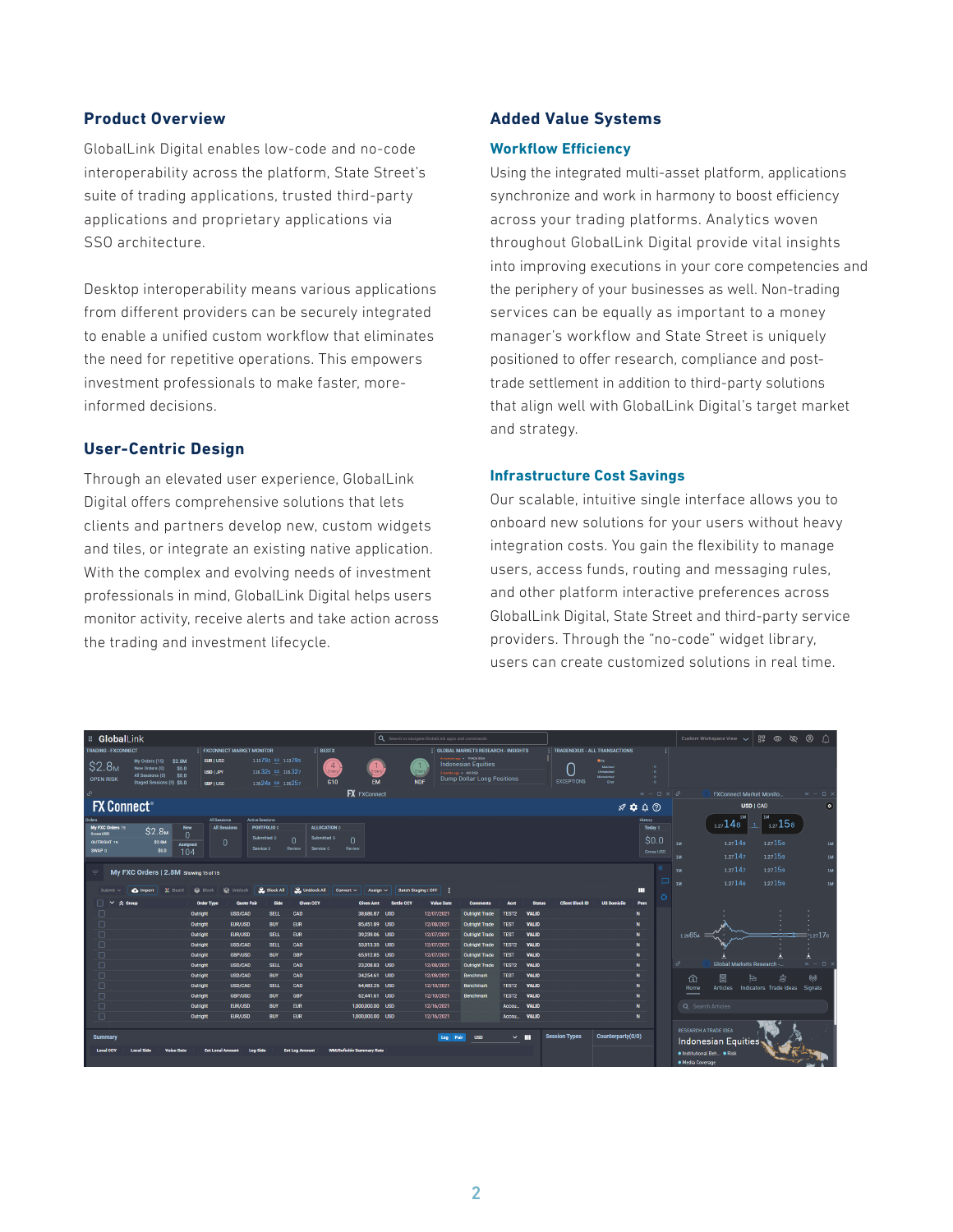#### **Interoperability**

Communication between integrated applications (modern or legacy, in-house or third-party) will be provided through the Finsemble message bus, which runs on Electron and also adheres to FDC3 message standardization. Using our GlobalLink Digital platform, your trading systems will dynamically communicate with internal and external systems to optimize trade timing, venue selection and risk management all based on tailored metrics and data.

For middle-office users, our TradeNeXus<sup>SM</sup>, BestX<sup>®</sup> and other third-party operational platforms available through GlobalLink Digital will create efficiencies in what can often be one of the most fragmented parts of your business.

#### **Front-to-Back Alignment**

State Street Alpha<sup>SM</sup> is a fully integrated front-to-back platform that combines proven industry-leading components including Charles River Development, Alpha Data Platform, middle-office processing, and a comprehensive set of data and back-office services. Purpose-built as an open architecture solution, State Street Alpha supports interoperability with a rich and growing ecosystem of third-party liquidity, analytics, data and application providers.

GlobalLink Digital empowers portfolio managers, traders and risk teams to reduce noise and create efficiencies by customizing and unifying the client's desktop with State Street Alpha. GlobalLink Digital monitors, alerts and navigates a user to where their attention is needed most, aligning with State Street Alpha throughout the workflow.

#### **Case Study**

**Challenge:** A private equity fund that services clients' complex FX requirements around the globe had a combination of in-house and outsourced solutions. Operations were growing increasingly sophisticated while their existing technology was lagging. They also found it strenuous to maintain multiple systems for users.

**Solution:** The client approached us to support their requirement for trade execution, curated liquidity, workflow and research where all systems could communicate with each other. By integrating the client's in-house order management platform into GlobalLink Digital, we connected their trading system with FX Connect®, State Street Associates Insights®, TradeNeXus and BestX. The client gained access to our trade execution and workflow, world-class research, dynamic real-time trade reporting, and consistent oversight and management of trade executions and functions — all on one platform.